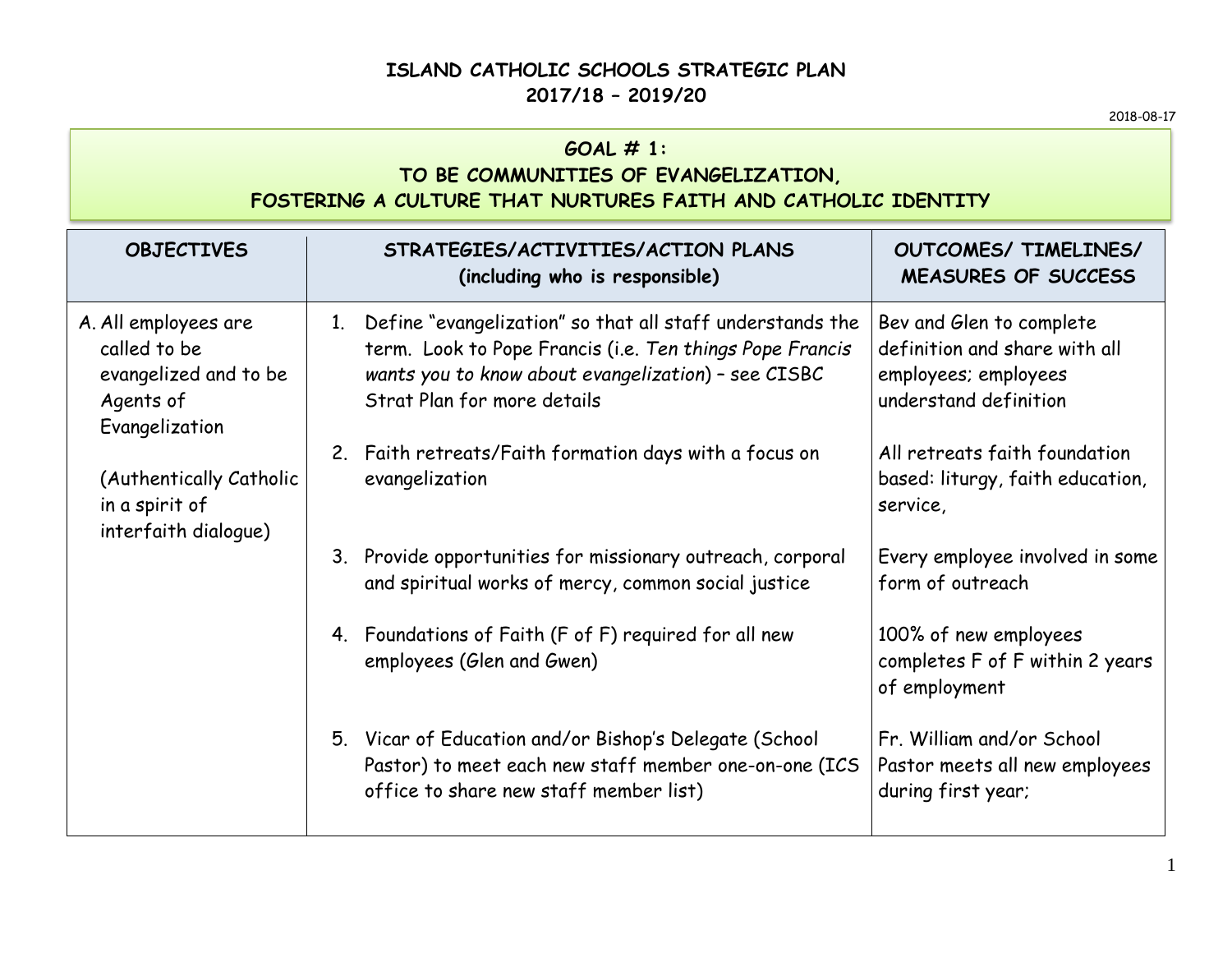|                                                                                   |                                                                                                                                                                                                                                               | Bishop's Delegate provided<br>names of new employees in<br>their school                                          |
|-----------------------------------------------------------------------------------|-----------------------------------------------------------------------------------------------------------------------------------------------------------------------------------------------------------------------------------------------|------------------------------------------------------------------------------------------------------------------|
|                                                                                   | 6. Existing staff to mentor other staff in the faith; Faith<br>mentors established in each school                                                                                                                                             | All staff have access for faith<br>mentors; mentors can provide<br>evidence of supporting others<br>in the faith |
|                                                                                   | 7. Create opportunities for thoughtful conversations for all<br>levels (one on one or planned topics; i.e. Alpha, Life in<br>Spirit, The Goose is Loose, Faith conversation on tap)                                                           | Opportunities have been<br>provided annually                                                                     |
|                                                                                   | Daily morning staff prayer; all staff participate<br>8.                                                                                                                                                                                       | Takes place at all schools every<br>day                                                                          |
|                                                                                   | Bishop's Delegate (School Pastor) to support employees<br>9.<br>with items noted above                                                                                                                                                        | Bishop's Delegates involved with<br>staff and students.                                                          |
| B. Support students to<br>be evangelized and to<br>be Agents of<br>Evangelization | Define "evangelization" so that all students understand<br>$1_{\cdot}$<br>the term relative to their age. Look to Pope Francis (Ten<br>things Pope Francis wants you to know about<br>evangelization) - see CISBC Strat Plan for more details | Complete definition and share<br>with all students                                                               |
|                                                                                   | 2.<br>Provide opportunities for students to encounter Christ                                                                                                                                                                                  |                                                                                                                  |
|                                                                                   | 3. Provide opportunities to evangelize students (i.e. Face -<br>to Face Ministries, retreats, etc.)                                                                                                                                           | Every student will have<br>experienced opportunities to be<br>evangelized                                        |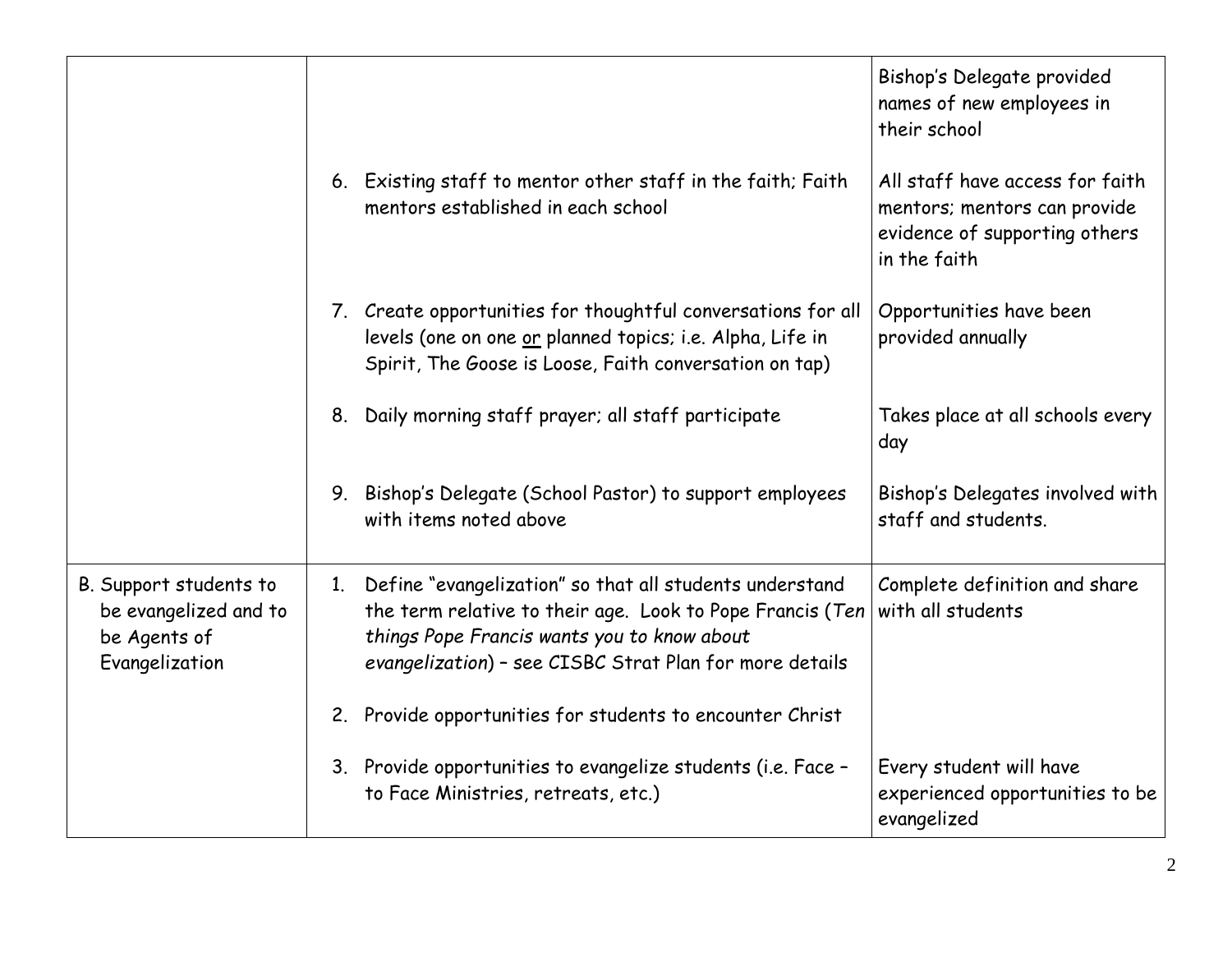| Strat Plan) | 4. Infuse curriculum with Catholic Worldview (see CISBC                                                                                                                      | All teachers authentically<br>relate curriculum to Catholic<br>Worldview in their classrooms  |
|-------------|------------------------------------------------------------------------------------------------------------------------------------------------------------------------------|-----------------------------------------------------------------------------------------------|
|             | 5. Use school Masses as an opportunity to get the central<br>basic Christian message to the "unchurched"                                                                     | School Mass to occur at least<br>once a month                                                 |
|             | 6. Provide opportunities for daily prayer (traditional and<br>spontaneous)                                                                                                   | Morning, lunch, end of day,<br>before exams, etc.                                             |
|             | 7. Students to participate and be involved in school Masses<br>and parish Masses                                                                                             | All students participate                                                                      |
|             | 8. Celebrations of Sacraments at school (Reconciliation<br>opportunity for "all"; invite enough priests)                                                                     | Takes place two (2) per year;<br>priests other than school<br>chaplains are included          |
|             | 9. Provide opportunities for students to be "Agents of<br>Evangelization" (i.e. retreat leaders, prayer leaders,<br>buddies, lead Alpha Program for students [grade 8 or 9]) | School and teachers can<br>articulate where and when<br>students have had this<br>opportunity |
|             | 10. Performing Arts/concerts relate to faith and/or align<br>with Catholic values                                                                                            | Admin ensure they do; public<br>perception is positive                                        |
|             | 11. Music/drama/arts performances (school and/or<br>class/subject) shared in broader community (invitation<br>and/or outreach); not just specialty teachers                  | Evidence that this occurs<br>regularly in every school                                        |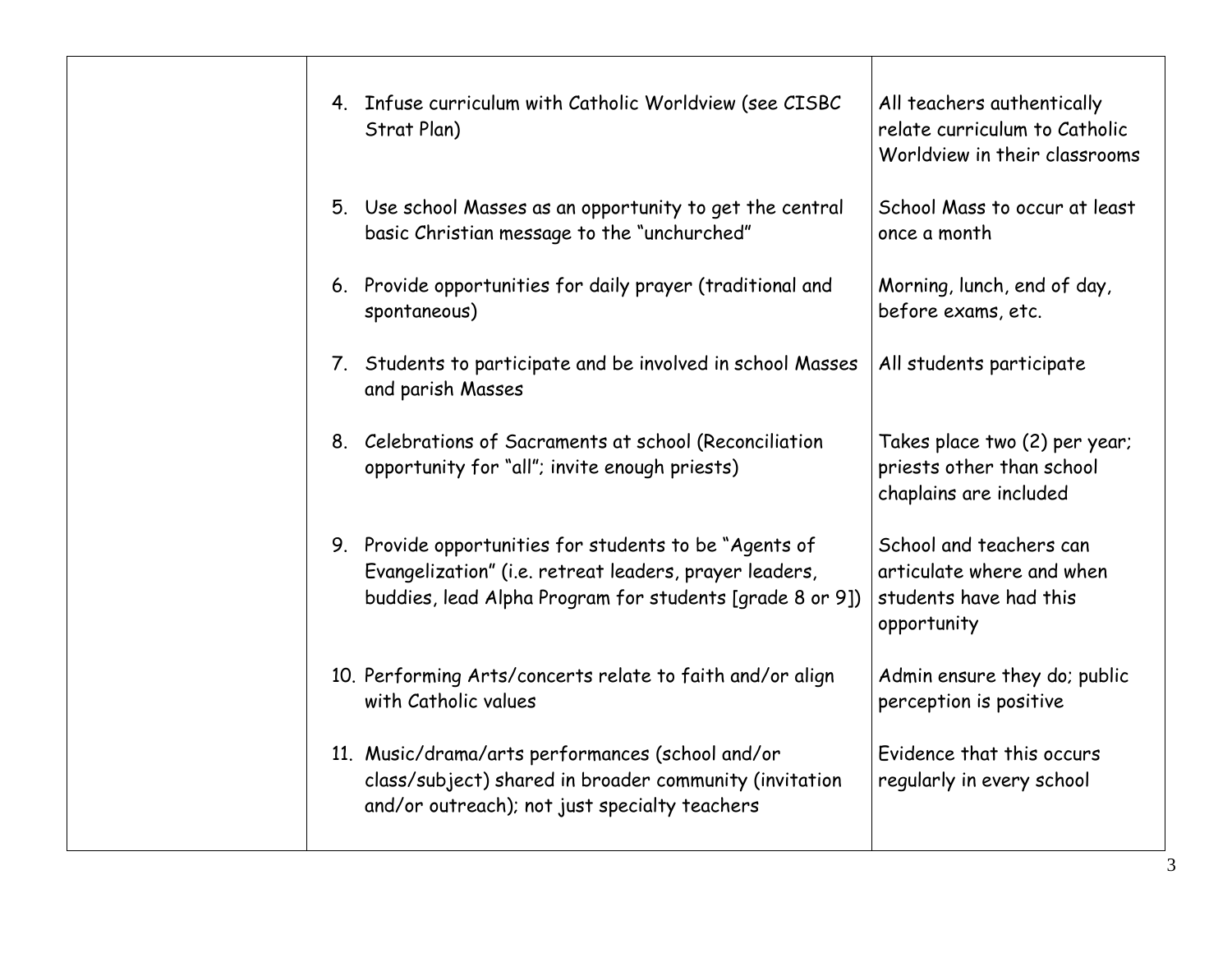|                                                                                                    |                | 12. Provide opportunities for missionary outreach, corporal                                                                                             | Occurs monthly in every school                                           |
|----------------------------------------------------------------------------------------------------|----------------|---------------------------------------------------------------------------------------------------------------------------------------------------------|--------------------------------------------------------------------------|
|                                                                                                    |                | and spiritual works of mercy, common social justice                                                                                                     | in every classroom                                                       |
| C. Enhance parish/school<br>connections through a<br>variety of community<br>orientated activities | 1 <sub>1</sub> | Invite Bishop's Delegate and other pastors to be involved<br>and/or present in the school and at school events                                          | Bishop's Delegate and other<br>pastors receive invitations<br>frequently |
|                                                                                                    | 2.             | Share school/parish calendars and plan school events<br>accordingly                                                                                     | Calendars are shared at start<br>of year; updated monthly                |
|                                                                                                    |                | 3. Make available links to parish and diocesan websites from Completed by Jan 2018<br>school websites                                                   |                                                                          |
|                                                                                                    |                | 4. Students to participate and be involved in parish Masses<br>(i.e. greeters, school choir at Sunday Mass once a month)                                | Parishioners see school<br>participation monthly                         |
|                                                                                                    | 5.             | Encourage classroom teachers to be part of sacramental<br>preparation team                                                                              | Measure the number that are<br>involved                                  |
|                                                                                                    |                | 6. ICS/School Baptismal gift from school to family<br>during/after the celebration (will need to be consistent<br>across ICS)                           | Gifts given to families                                                  |
|                                                                                                    |                | 7. Communicate with the parishes; inviting parishioners to<br>school events (i.e. invite parishioners to school Masses,<br>CSW events, school concerts) | Ongoing evidence of invitations<br>being given                           |
|                                                                                                    |                |                                                                                                                                                         |                                                                          |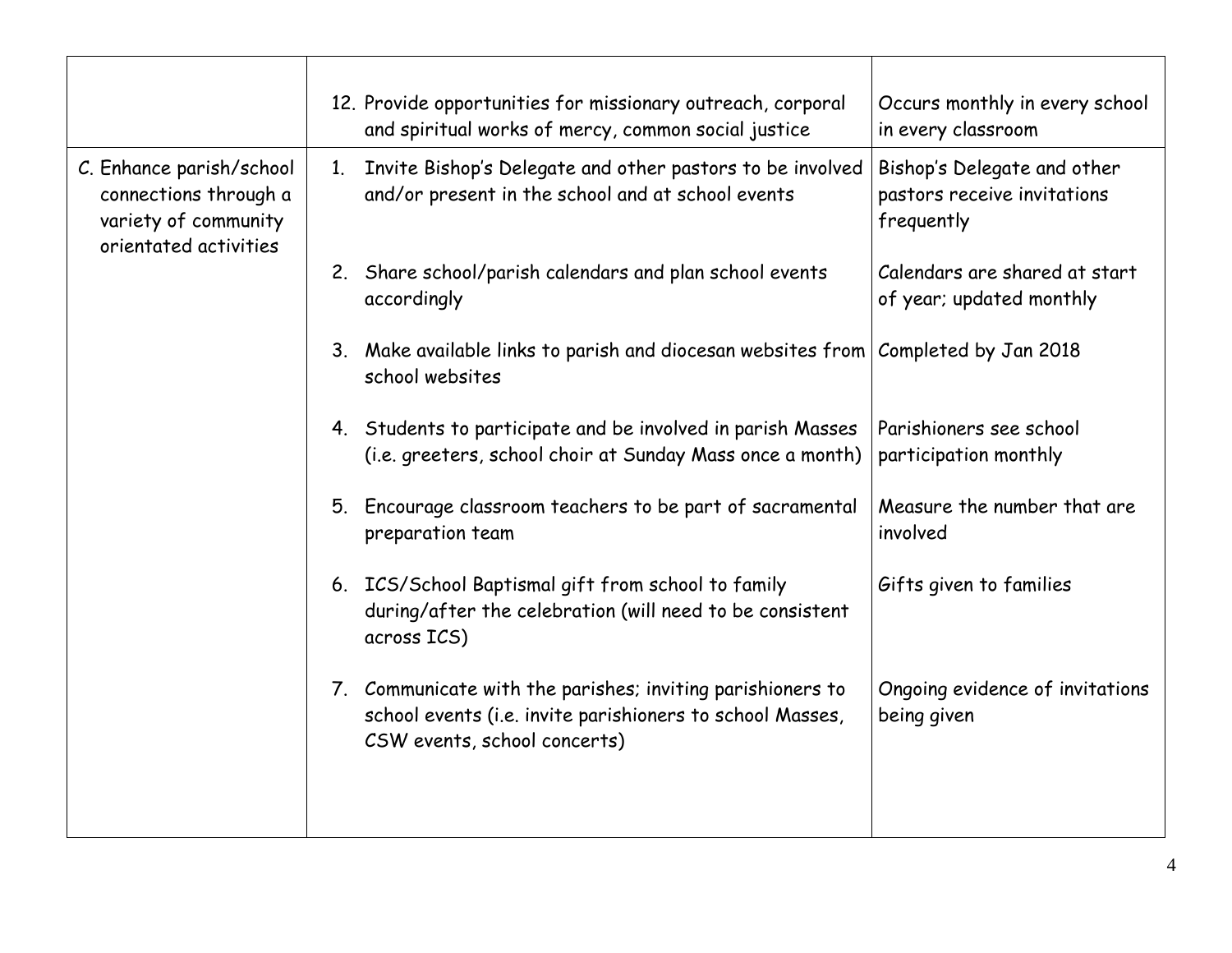| 8. School facility to be available for adult learning for<br>parents and parishioners (i.e. faith formation evenings,<br>computer course, etc.) |  |
|-------------------------------------------------------------------------------------------------------------------------------------------------|--|
|-------------------------------------------------------------------------------------------------------------------------------------------------|--|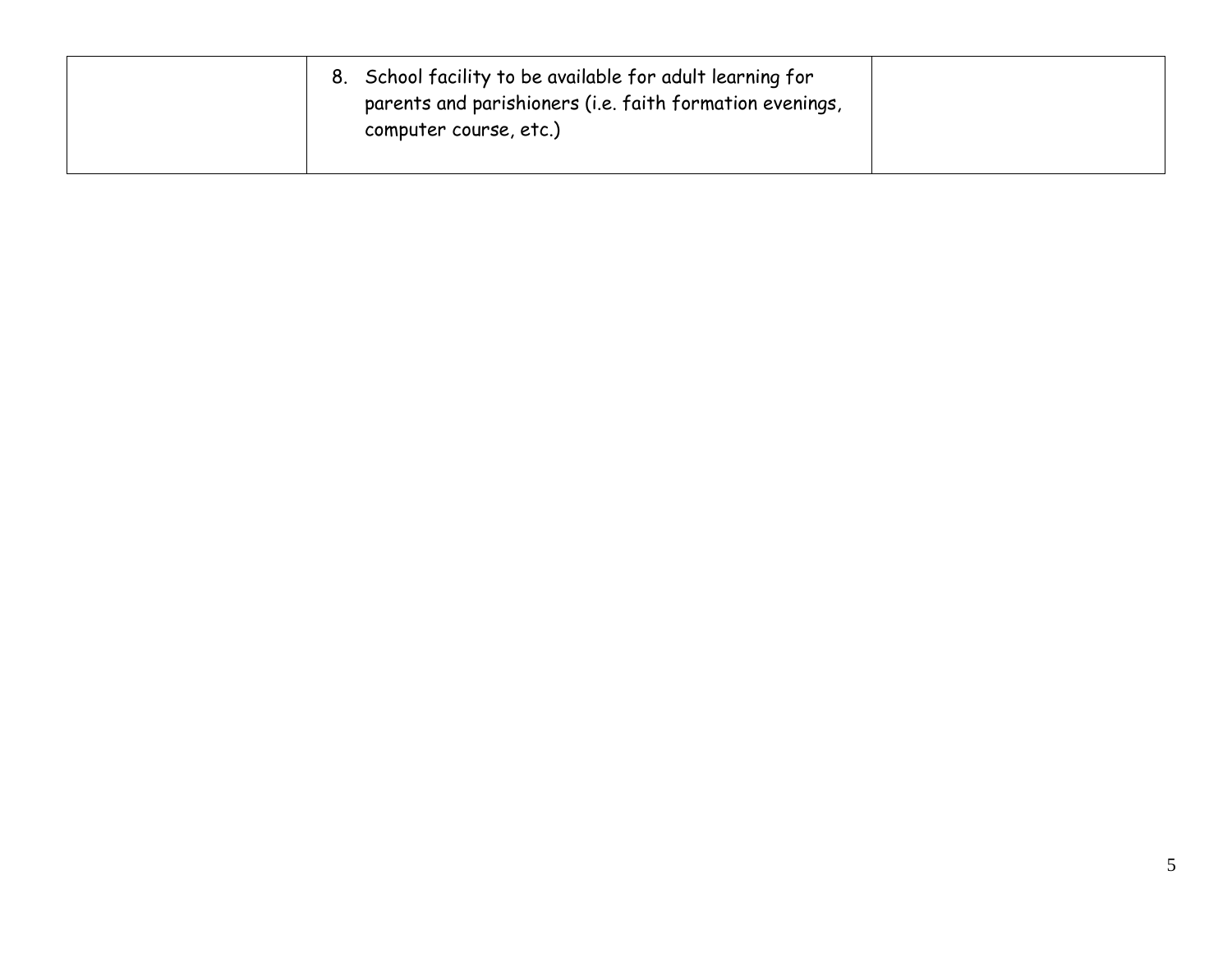## **GOAL # 2: TO ENSURE SUSTAINABILITY OF OUR CATHOLIC SCHOOLS**

| <b>OBJECTIVES</b>                                               |                | STRATEGIES/ACTIVITIES/ACTION PLANS<br>(including who is responsible)                                                                                                                                                  | OUTCOMES/ TIMELINES/<br>MEASURES OF SUCCESS                                                                                      |
|-----------------------------------------------------------------|----------------|-----------------------------------------------------------------------------------------------------------------------------------------------------------------------------------------------------------------------|----------------------------------------------------------------------------------------------------------------------------------|
| A. Ensure balanced<br>budgets and positive<br>year-ends         | 1 <sub>1</sub> | Review/analyze budgeting (i.e. debt reduction, assessed<br>levy, etc.)                                                                                                                                                | Review takes place by Board,<br>Finance Committee and Local<br>School Council (LSC) by May 30<br>each year                       |
|                                                                 | 2.             | Educate/inform school employees, Local School<br>Councils and Parish Councils on the fiscal reality of our<br>schools - annual budgets and long term debt (e.g.<br>explain budgets to staff at the beginning of year) | Principals and Bishop's<br>Delegates to share and explain<br>budgets annually with<br>stakeholders; CFO to share at<br>Board AGM |
|                                                                 | 3 <sub>l</sub> | Re-evaluate Tuition Assistance<br>(change/reduce/remove; including review of who is it<br>available to)                                                                                                               | Review takes place by Diocesan<br>Office, Superintendent and<br>principals by May 30 each year                                   |
|                                                                 | 4.             | Develop school-based Scholarship and/or Bursary<br>Program                                                                                                                                                            | Outcome based on above (#3)<br>LSC and Parent Auxiliary Group<br>(PAG) to review annually                                        |
| B. Improve marketing in<br>the schools and across<br>the system | 1.             | Hire an individual (development officer) and/or team to<br>message/brand/market/recruit for ICS.                                                                                                                      | Determine how and if to fund by<br>after Building Project is<br>completed.                                                       |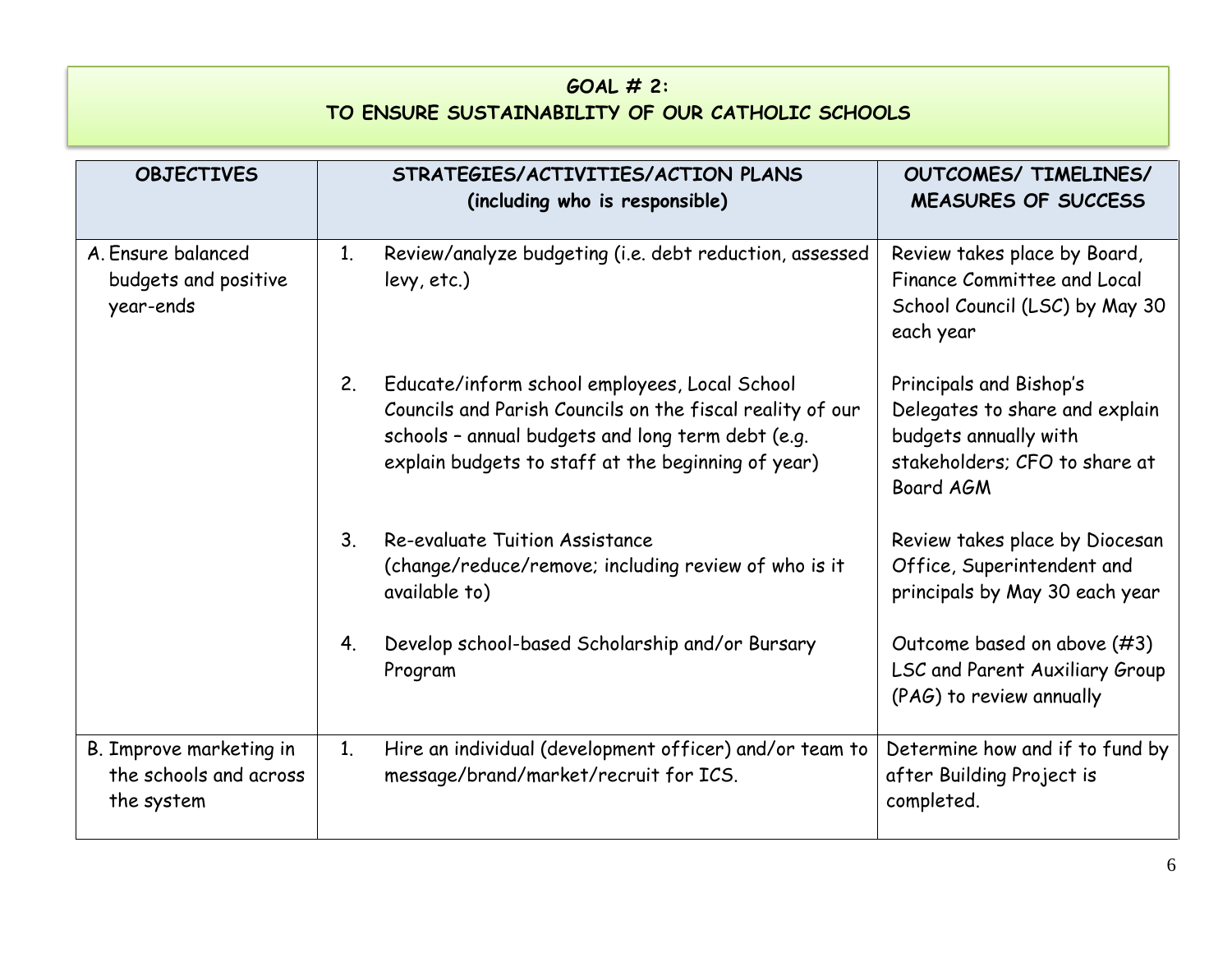| 2.             | Market schools as regional entities; examine local<br>marketing opportunities (i.e. parades, billboards,<br>ferries, airport, etc.)                                          |                                                                                                                          |
|----------------|------------------------------------------------------------------------------------------------------------------------------------------------------------------------------|--------------------------------------------------------------------------------------------------------------------------|
| 3 <sub>1</sub> | Collect data; demographic studies - to guide marketing<br>and school development efforts as well as to focus and<br>quide enrolment                                          |                                                                                                                          |
| 4.             | Improved social media presence on multiple platforms<br>and keep it current (marketing online, Facebook, blog<br>on ICS website, commercials for TV/radio, YouTube<br>promo) | Principal to determine person in<br>each school to look after this;<br>IT Department to provide<br>training is necessary |
| 5.             | School to maintain current marketing information at<br>local level (e.g. update websites at least<br>weekly/monthly).                                                        | Current websites are reviewed<br>for inaccuracies by students<br>and LSC:<br>Websites updated monthly                    |
| 6.             | Continue with exit surveys for families and staff                                                                                                                            | All school send out yearly;<br>results analyzed yearly by<br>principals and Superintendent                               |
| 7.             | Student presence in broader community (e.g. choir,<br>social justice, retirement homes, Mount St. Mary's)                                                                    | At least ten (10) times per year<br>by every school                                                                      |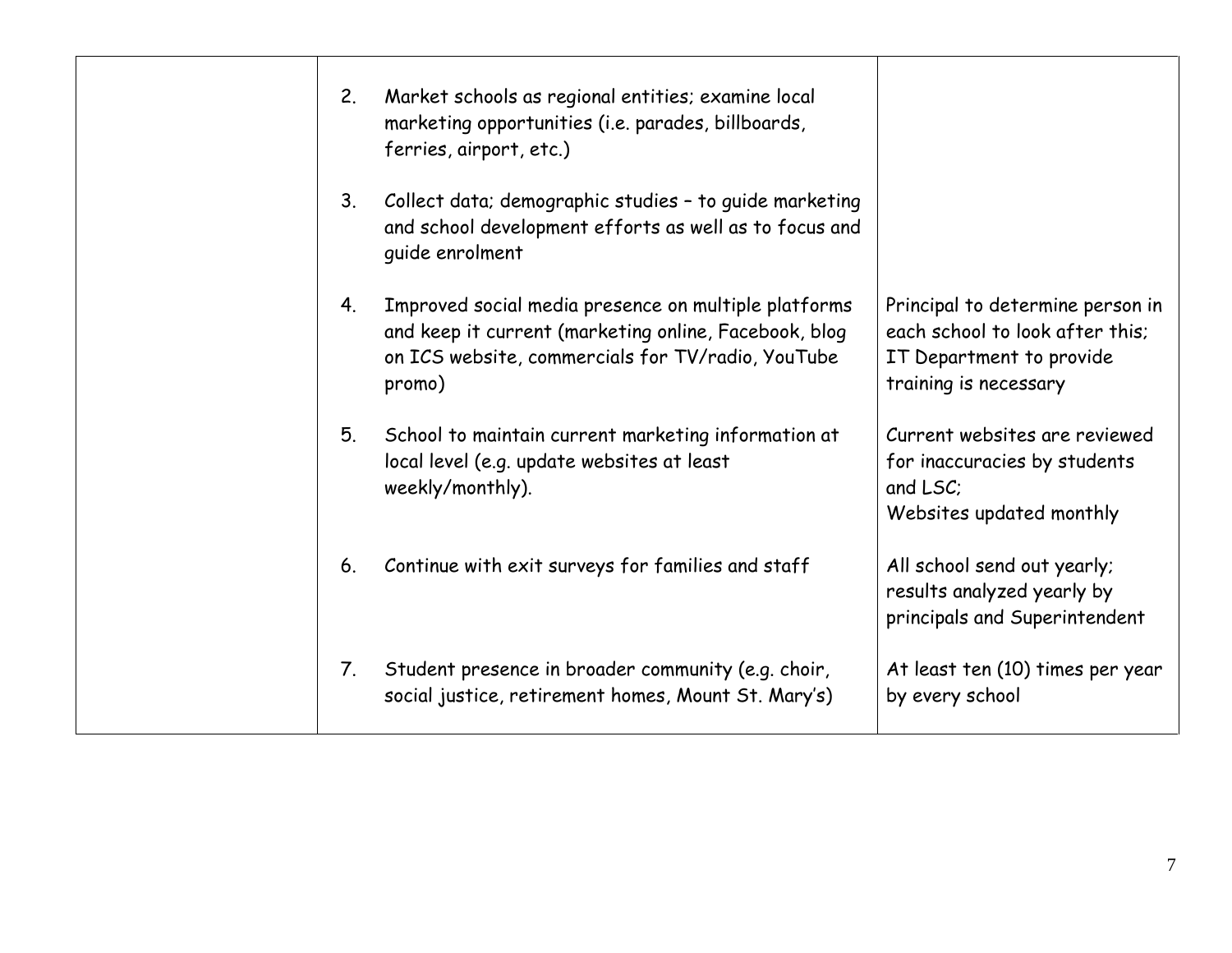| C. To retain and increase<br>enrolment through<br>diverse student<br>centered programs<br>across the curriculum<br>(meeting the diverse<br>needs of all learners). | 1. See Goal $#3$<br>2. Examine other programs/initiatives that may enhance<br>enrollment (e.g. Distance Learning, International<br>Baccalaureate Program, outdoor education, international<br>housing, environmental program, French Immersion track,<br>First Nations School, school in Nanaimo) |                                                                                                                                                     |
|--------------------------------------------------------------------------------------------------------------------------------------------------------------------|---------------------------------------------------------------------------------------------------------------------------------------------------------------------------------------------------------------------------------------------------------------------------------------------------|-----------------------------------------------------------------------------------------------------------------------------------------------------|
| D. Improve Stewardship<br>in and for our schools                                                                                                                   | In keeping with our Catholic culture, promote<br>1 <sub>1</sub><br>stewardship and service to others.                                                                                                                                                                                             | Occurs in every school every<br>year; report to Board                                                                                               |
|                                                                                                                                                                    | 2.<br>Provide opportunities for student and staff outreach<br>(e.g. Refugee involvement/adopt-a-family)                                                                                                                                                                                           | Occurs in every school and<br>every classroom every year<br>(year long social justice project<br>in every classroom); very year;<br>report to Board |
|                                                                                                                                                                    | 3.<br>Sponsor a child's tuition campaign across diocese                                                                                                                                                                                                                                           | Heidi/Connie to develop<br>brochure created by Dec 2018                                                                                             |
|                                                                                                                                                                    | Continually examine for effective use of our resources<br>4.<br>(financial, human, material and buildings).                                                                                                                                                                                       |                                                                                                                                                     |
|                                                                                                                                                                    | 5.<br>Promote Caring in Our Common Home and Caring for<br>Everyone in Our Common Home; What Do You Want of<br>Me Lord? carry on themes of 2016/17, 2017/18 &<br>$2018/19$ as the norm                                                                                                             | Ongoing discussion with<br>students, staff, Councils and<br>Parent Groups                                                                           |
|                                                                                                                                                                    | School Green Teams at all schools (recycling programs,<br>6.<br>etc.)                                                                                                                                                                                                                             | Established in every school                                                                                                                         |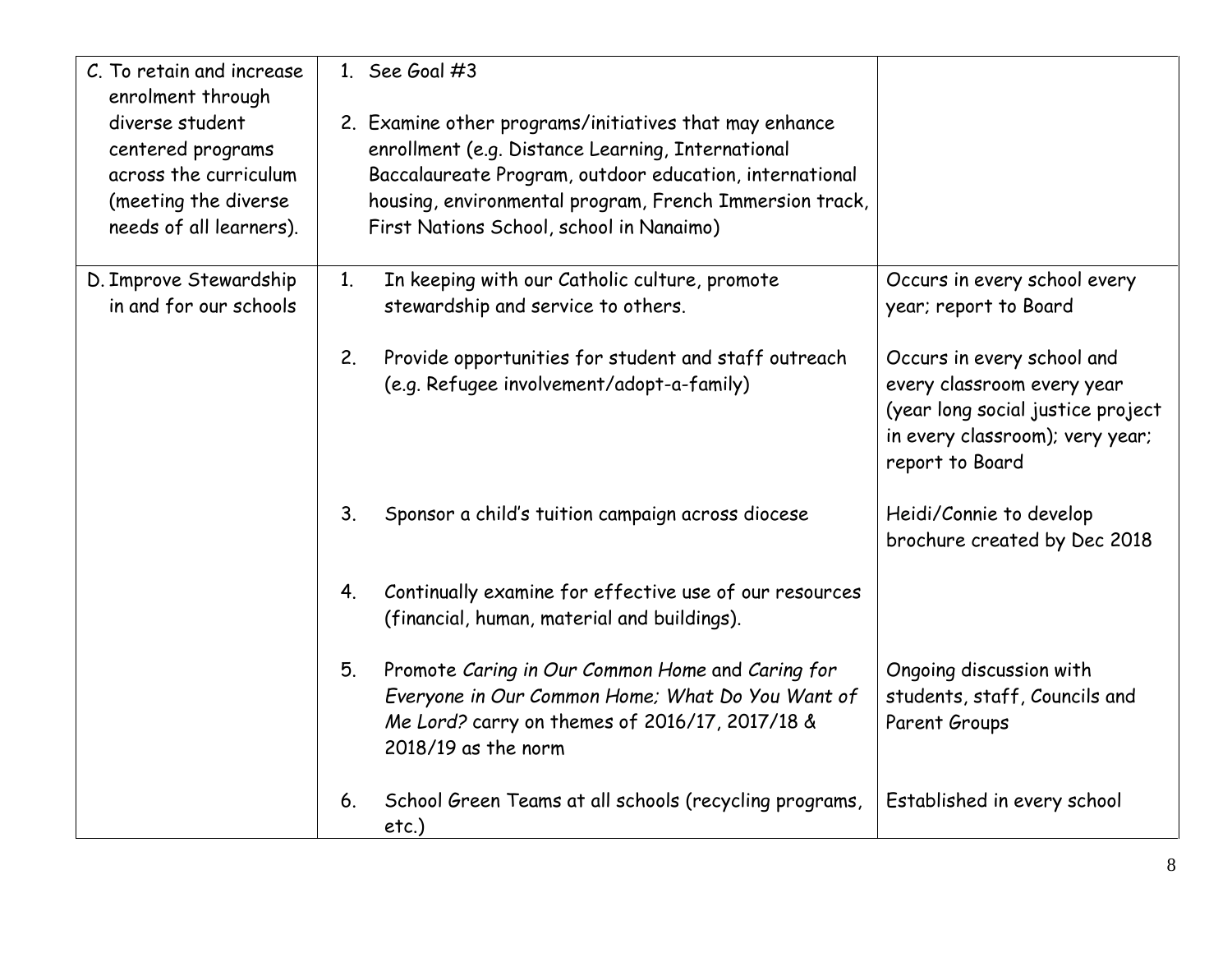|    | Parent liaison for collecting and recycling items of use<br>to and for other families (uniforms, school supplies,<br>etc.) | Discussed with each parent<br>$group by \_\_$                                     |
|----|----------------------------------------------------------------------------------------------------------------------------|-----------------------------------------------------------------------------------|
| 8. | Promote city bus pass initiative at the HS - savings on<br>emissions                                                       | Sept 2017 in effect for<br>2017/18; evaluate at end of<br>year; continued 2018/19 |
| 9. | Get children to write thank you letters (authentic) to<br>patrons (includes: prayers for others)                           | Ongoing evidence                                                                  |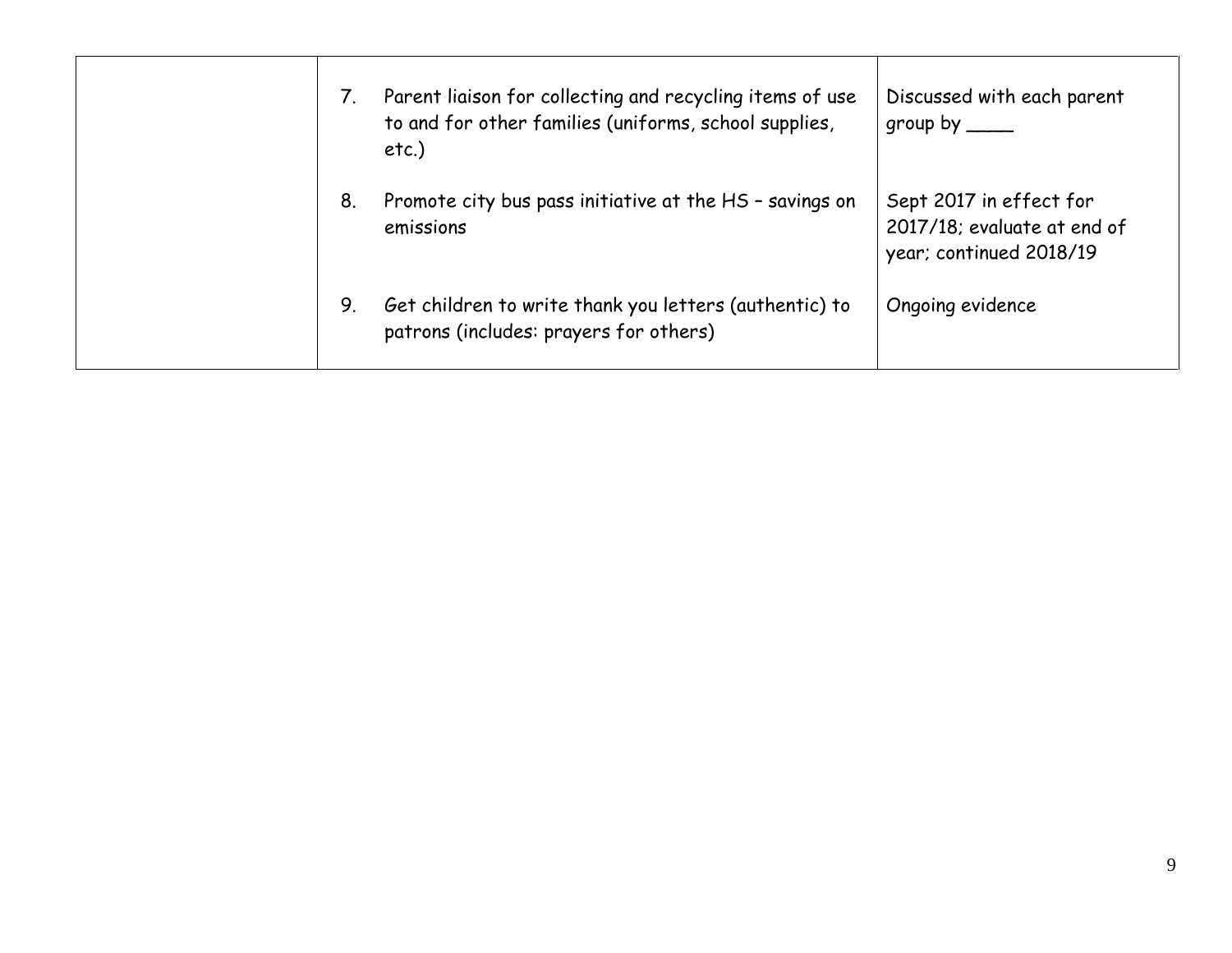# **GOAL # 3: TO PROVIDE EXCELLENCE IN EDUCATION**

| <b>OBJECTIVES</b>                                                                              | STRATEGIES/ACTIVITIES/ACTION PLANS<br>(including who is responsible)                                                                                                                                                                                | OUTCOMES/ TIMELINES/<br><b>MEASURES OF SUCCESS</b>         |
|------------------------------------------------------------------------------------------------|-----------------------------------------------------------------------------------------------------------------------------------------------------------------------------------------------------------------------------------------------------|------------------------------------------------------------|
| A. Define excellence in<br>education                                                           | Gather thoughts at admin and staff level in order to<br>1 <sub>1</sub><br>define what "excellence in education" (i.e. all students<br>engaged, feel cared and loved)                                                                                | Shared common definition by<br>November 2018               |
|                                                                                                | 2. Share with staff once finalized                                                                                                                                                                                                                  | Completed by January 2019                                  |
|                                                                                                | Review/revise clear vision/mission of ICS and schools<br>3 <sub>1</sub><br>individually (i.e. excellence as recognizing long-standing<br>tradition blended with current educational practices)                                                      | Completed by 2020                                          |
| B. Support teachers to<br>meet the diverse<br>needs of all learners<br>(personalized learning) | Provide ongoing in-service opportunities around<br>$1_{\cdot}$<br>Professional Learning Community (PLC), Response to<br>Intervention (RTI), the new curriculum, differentiation,<br>inquiry-based learning, technology, and Indigenous<br>Education | All pro-d relates to goal                                  |
|                                                                                                | 2. Schools to be creative in scheduling PLC time as part of<br>timetable; including PLC opportunities for single grade<br>teachers and/or teachers of a single subject in a school<br>(i.e. interschool PLC opportunities)                          | Evidence of it being<br>scheduled; teacher<br>satisfaction |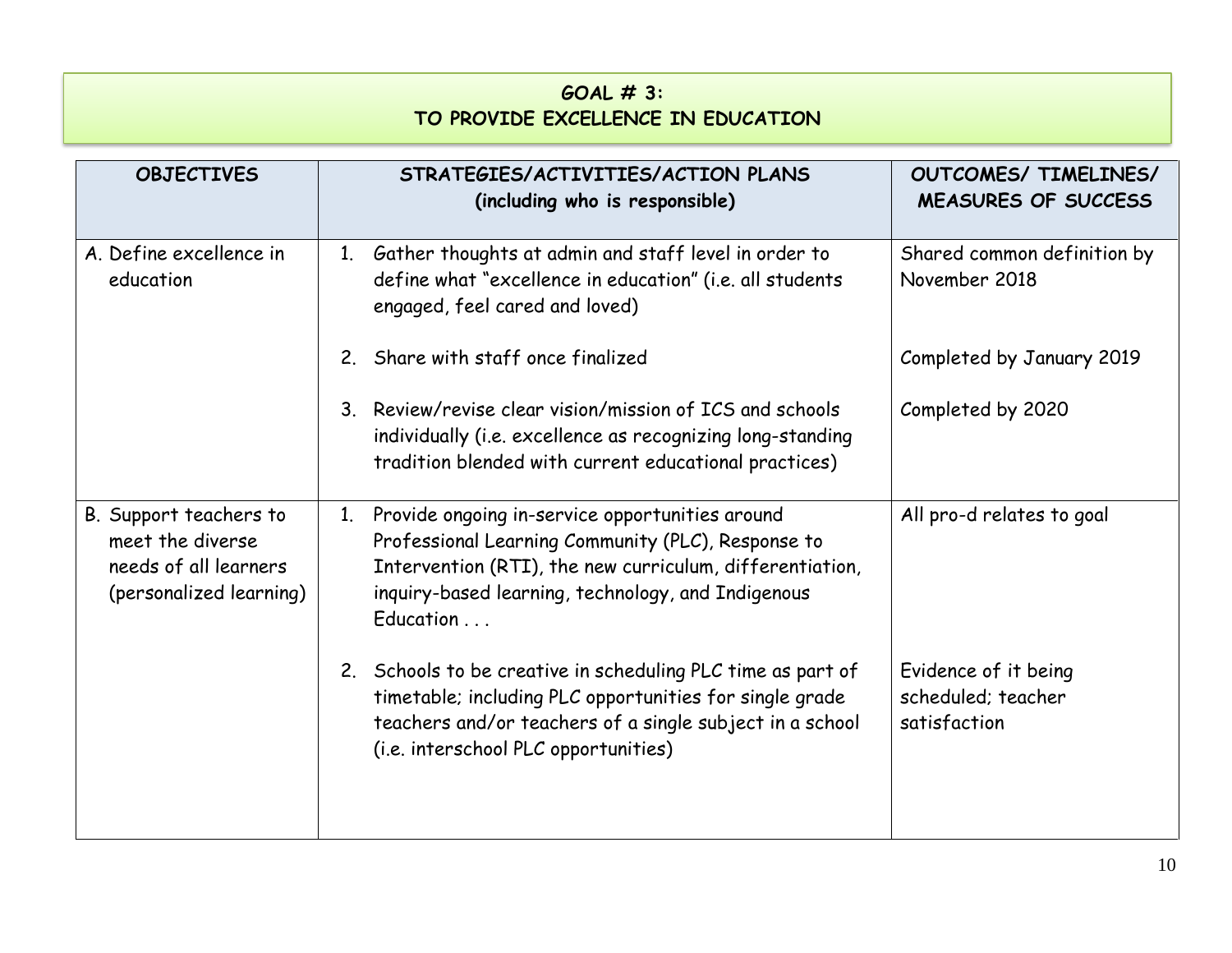|                                                                   | Develop focus/structure/checklists for PLC focus<br>3 <sub>1</sub><br>meetings                                                                                                                    | RTI and PLC rubric developed;<br>admin check-in for effective<br>use of RTI/PLC collaboration |
|-------------------------------------------------------------------|---------------------------------------------------------------------------------------------------------------------------------------------------------------------------------------------------|-----------------------------------------------------------------------------------------------|
|                                                                   | Develop common assessment/benchmarking<br>4.<br>(grade/school/system); develop standards expected                                                                                                 | Evidence of implementation                                                                    |
|                                                                   | Develop inquiry-based learning opportunities<br>5.                                                                                                                                                | Increased opportunities for<br>students.                                                      |
|                                                                   | 6. Evaluate and support teachers appropriately;<br>review/revise evaluation tool                                                                                                                  | Evidence of implementation                                                                    |
|                                                                   | Develop peer mentorship in each school and across the<br>7.<br>system; includes mentoring of new and existing staff (i.e.<br>reading instruction, sharing with PLC, effective math<br>strategies) | Established by _____                                                                          |
| C. To focus on literacy<br>and numeracy skills in<br>all students | Refer to strategies in "Goal 3-B4" and combine with FSA<br>1.<br>and provincial exam analysis                                                                                                     | Consistently acceptable<br>literacy and numeracy scores<br>based on annual benchmarks         |
|                                                                   | 2. Development of RTI/Literacy/Numeracy School Level<br>Teams                                                                                                                                     | Teams in place by October<br>2018                                                             |
|                                                                   | 3. Create ICS standards / core essentials for each grade<br>level                                                                                                                                 |                                                                                               |
|                                                                   | Determine baseline to measure against<br>4.                                                                                                                                                       |                                                                                               |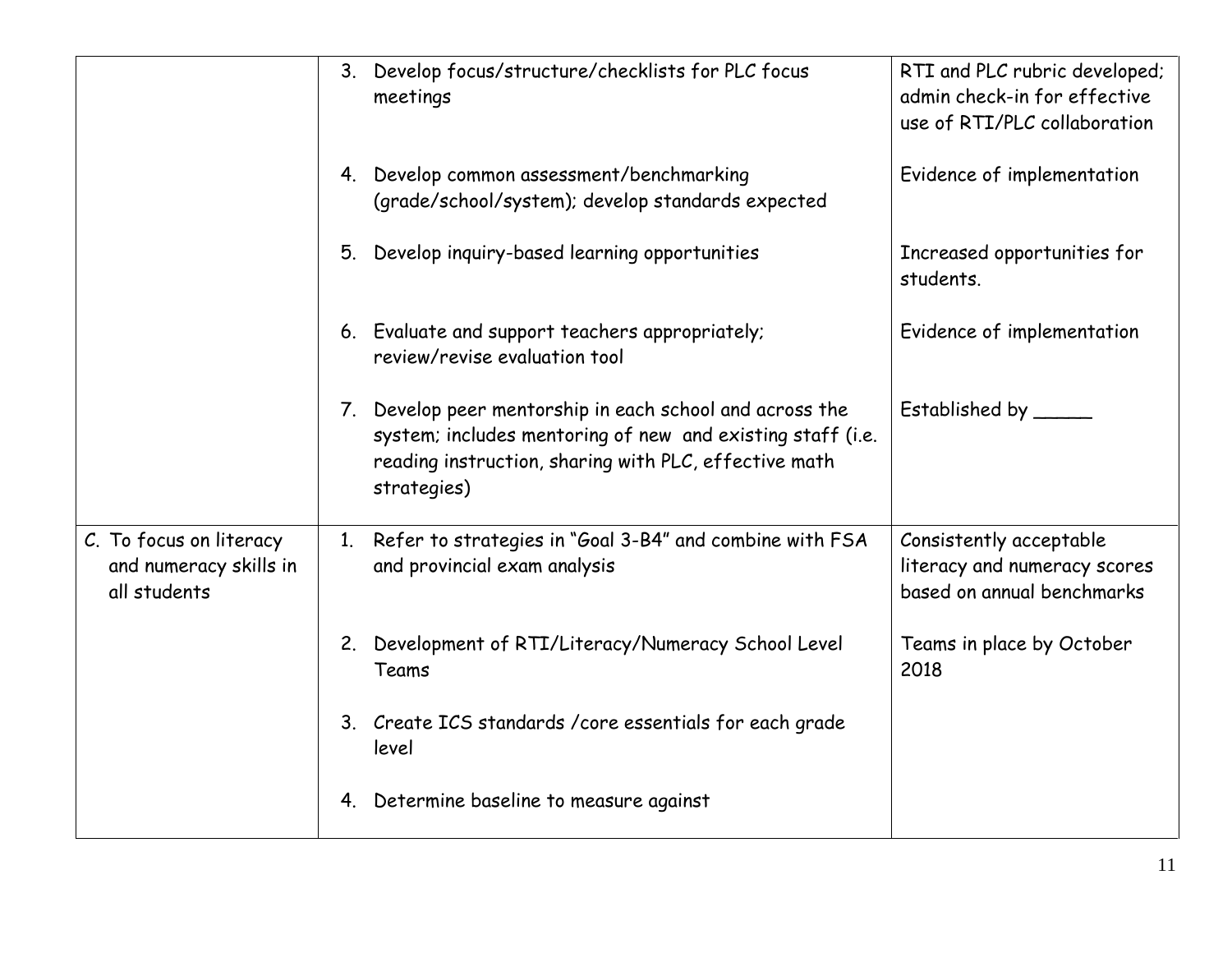| D. Acquire<br>current/needed<br>resources to support                  | 1. Each school to complete inventory and needs assessment                                                       | Completed by June 2018 and<br>annually thereafter                                            |
|-----------------------------------------------------------------------|-----------------------------------------------------------------------------------------------------------------|----------------------------------------------------------------------------------------------|
| teachers and students                                                 | 2. IT Education support - unfold IT strategic plan                                                              | IT Support Person hired by<br>August 2017; movement with<br>Plan                             |
|                                                                       | 3. Facilitate the sharing of school resources                                                                   | Inventory of resources that<br>can be shared will be located<br>on intranet                  |
| E. To infuse the<br>curriculum with<br>Catholic Worldview             | Refer to "Goal 1-B-3"<br>1 <sup>1</sup>                                                                         | Embedding of faith teachings<br>into all subjects.                                           |
|                                                                       | 2. Refer to CISBC Strat Plan                                                                                    | All teachers authentically<br>relate curriculum to Catholic<br>Worldview in their classrooms |
|                                                                       | Collaboration with Religious Ed Coordinator<br>3.                                                               | Meetings held throughout year<br>to support teachers                                         |
|                                                                       | 4. Acknowledge Catholic Education on our diocese; share rich<br>diocesan history with students through archives | Schools access Diocesan<br>Archives Department and<br>events                                 |
| F. To build on programs<br>and infrastructures to<br>meet the diverse | 1. Relates to Goal $#2-C-2$                                                                                     | Great variety of programs ;<br>increased enrollment                                          |
| needs of all learners.                                                | 2. Leadership - Service - Community partnerships (including<br>Aboriginal partnerships, Parish partnerships)    | (2 & 3)                                                                                      |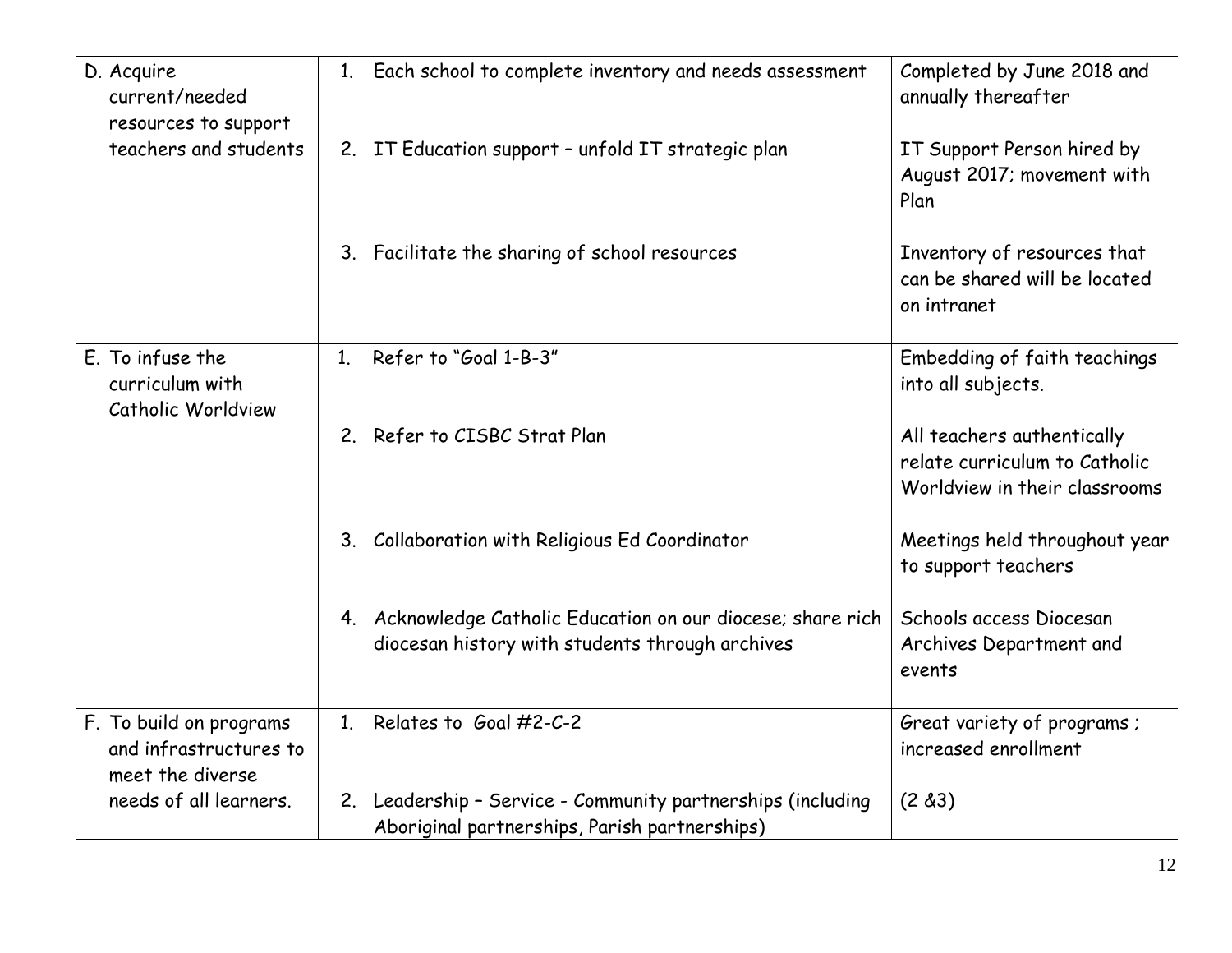|                                                                          | 3. Offer additional programs (i.e. work<br>experience/woodworking/cultural<br>language/mechanics/project management/College<br>courses/Aboriginal culture) | Retains and increases<br>enrolment through diverse<br>student centered programs<br>across the curriculum. |
|--------------------------------------------------------------------------|------------------------------------------------------------------------------------------------------------------------------------------------------------|-----------------------------------------------------------------------------------------------------------|
|                                                                          | 4. St. Andrew's High School Building project                                                                                                               | Completion by Summer of<br>2019                                                                           |
|                                                                          | Embed First Peoples Principles of Learning in to every<br>5.<br>classroom                                                                                  | Ongoing                                                                                                   |
| G. Identify and recruit<br>teachers and support<br>staff based on school | Determine staff needs annually and plan for future needs;<br>1.<br>hire based on needs                                                                     | Complete yearly by May 1                                                                                  |
| needs                                                                    | 2. Promote Catholic Student Teacher practicum placement in<br><b>ICS</b> schools                                                                           | Teacher Practicum students<br>choose our schools                                                          |
|                                                                          | 3. Build Relationships with institutions that offer EA/ECE<br>Programs and promote EA/ECE practicum placement in<br><b>ICS</b> schools                     | EA/ECE Practicum students<br>choose our schools                                                           |
| H. Determine<br>parent/student/staff<br>satisfaction                     | 1. Develop satisfaction surveys for students/parents/staff                                                                                                 | Surveys developed by Sept<br>2019 and sent out at least<br>once every three years                         |
|                                                                          | 2. Better understand our current and potential clientele                                                                                                   | Review and analyze surveys<br>annually                                                                    |